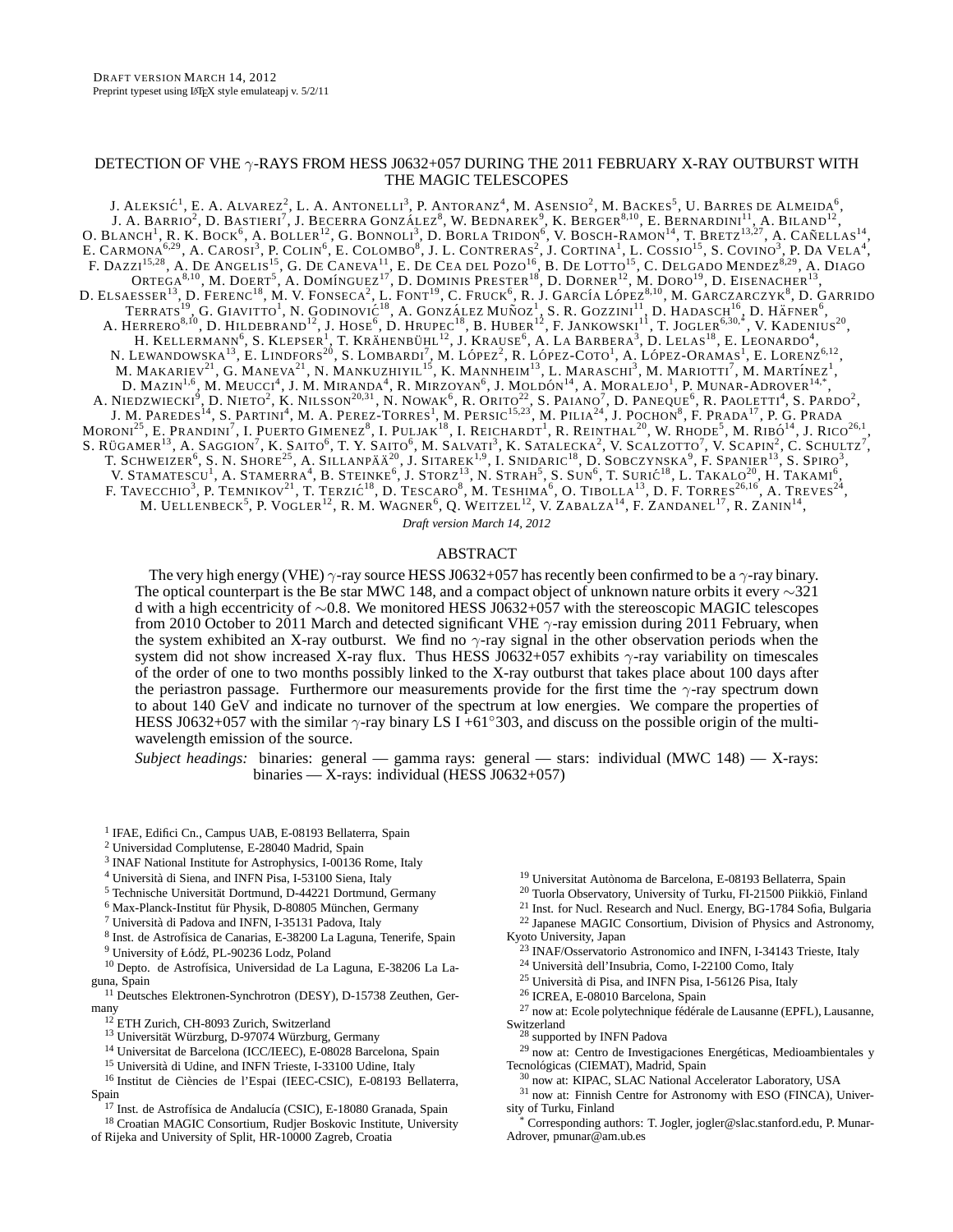### 1. INTRODUCTION

With the advent of the new generation of Imaging Atmospheric Cherenkov Telescopes (IACTs) such as MAGIC, HESS and VERITAS, a new source class, the  $\gamma$ -ray binaries, was established. Only few members of this class are known to date. Among these objects LS I +61 $\degree$ 303, LS 5039 and PSR B1259−63 are regularly detected at very high energy (VHE,  $E > 100$  GeV)  $\gamma$ -rays. All of these three systems show variable or even periodic VHE  $\gamma$ -ray emission, and are spatially unresolvable by the current generation of IACTs [\(Aharonian et al. 2005;](#page-4-0) [Albert et al. 2006;](#page-4-1) [Aharonian et al. 2006](#page-4-2); [Albert et al. 2009](#page-4-3)).

HESS J0632+057 was discovered as an unidentified pointlike VHE  $\gamma$ -ray source but was considered to be a  $\gamma$ -ray binary candidate because of its spatial coincidence with the Be star MWC 148 [\(Aharonian et al. 2007;](#page-4-4) [Hinton et al. 2009\)](#page-4-5). The system was observed by VERITAS in VHE  $\gamma$ -rays from 2006 to 2009 with sparse sampling and the measurements did not yield any  $\gamma$ -ray signal [\(Acciari et al. 2009](#page-4-6)). The derived flux upper limits above 1 TeV were significantly below the previous detections, thus suggesting that HESS J0632+057 was variable in VHE  $\gamma$ -rays. Since all variable galactic VHE  $\gamma$ -ray sources known to date are associated with binary systems<sup>[33](#page-1-0)</sup>, HESS J0632+057 was a very good binary candidate. The here in detail presented VHE  $\gamma$ -ray detection simultaneously to the X-ray outburst in 2011 February was very recently announced by MAGIC and VERITAS [\(Ong 2011;](#page-4-7) [Mariotti](#page-4-8) [2011;](#page-4-8) [Jogler et al. 2011;](#page-4-9) [Maier et al. 2011\)](#page-4-10).

Measurements in soft X-rays with *XMM-Newton* detected an X-ray source (XMMU J063259.3+054801) at the position of MWC 148 [\(Hinton et al. 2009\)](#page-4-5). The X-ray emission is well described by a hard power-law spectrum with energy spectral index  $\Gamma = 1.26 \pm 0.04$ , consistent with emission of synchrotron radiation from VHE electrons, although a multi-temperature spectral model can also reasonably describe the data. Furthermore, the X-ray source showed a variable flux, without changing the spectral shape. A similar behavior is seen, e.g., in the  $\gamma$ -ray binary LS I +61°303 (e.g. [Anderhub et al. 2009](#page-4-11)). Later X-ray observations with *Swift*/XRT found the source but at a different flux level and with a softer spectral index [\(Falcone et al. 2010](#page-4-12)). Recently published *Swift*/XRT observations from 2009 to 2011, display outbursts in the X-ray light curve from HESS J0632+057 with a periodicity of  $P = 321 \pm 5$  days [\(Bongiorno et al. 2011\)](#page-4-13). These measurements also provided evidence for hardness ratio changes with orbital phase. The periodic X-ray emission is a strong evidence for HESS J0632+057 being a  $\gamma$ -ray binary. *Chandra* high time resolution X-ray measurements during the 2011 February X-ray outburst have been used to search for pulsed X-ray emission, but none was detected. Thus the nature of the compact companion of MWC 148 remains unknown [\(Rea & Torres 2011](#page-4-14)).

The region of HESS J0632+057 has also been observed at radio wavelengths. The measurements conducted in 2008 with the Very Large Array (VLA) and the Giant Metrewave Radio Telescope (GMRT) at 5 and 1.28 GHz, respectively, exhibited an unresolved radio source within the position uncertainties of the VHE  $\gamma$ -ray source and the Be star MWC 148 [\(Skilton et al. 2009\)](#page-4-15). A flux increase in the 5 GHz band from  $0.19 \pm 0.04$  to  $0.41 \pm 0.04$  mJy showed the vari-

ability of the source on timescales of at least one month. The radio data was well described by a power law spectrum with energy spectral index  $\alpha = 0.6 \pm 0.2$  using non-simultaneous data from 1.28 GHz and 5 Ghz. No extended structures beyond the two arcsecond resolution were detected. During the 2011 February X-ray outburst very high resolution European Very Long Baseline Interferometry Network (EVN) observations revealed a point-like source coincident with the Be star MWC 148 within uncertainties, which evolved into an extended source with a projected size of about 75 AU (assuming a  $1.5$  kpc distance),  $30$  days later (Moldón et al. [2011\)](#page-4-16). The peak of the emission was displaced 21 AU between runs, which is bigger than the orbit size (semi-major axis  $\sim 2.4$  AU). The brightness temperature of the source was above  $2 \times 10^6$  K hinting to a non thermal origin of the particles producing the radio emission. The morphology, size, and displacement on AU scales were similar to those found in the other gamma-ray binaries, supporting a similar nature for HESS J0632+057 (Moldón et al.  $2011$ ). Further high resolution measurements will be needed to understand possible morphological changes in the radio structures along with the orbital phase.

Optical radial velocity measurements were taken on MWC 148 to verify if it is a member of a binary system and determine its orbital parameters [\(Aragona et al. 2010](#page-4-17)). No significant radial velocities were found at that time and simulations yielded a lower limit on the possible period of the system of  $P > 100$  days compatible with the period found later in X-rays. Finally, radial velocity measurements with the Liverpool telescope obtained from 2008 to 2011 have proven the binary nature of HESS J0632+057/MWC 148. Fixing the orbital period to 321 days as obtained from the Xray meaurements by [Bongiorno et al. \(2011\)](#page-4-13) these measurements provide for the first time the orbital parameters of the binary system. The compact object orbits MWC 148 on a highly eccentric ( $e = 0.83 \pm 0.08$ ) orbit where the periastron passage occurs at phase  $\phi_{\text{per}} = 0.967 \pm 0.008$  using  $T_0 = \text{MJD}54857.0$  [\(Casares et al. 2012\)](#page-4-18).

In this paper, we present the VHE  $\gamma$ -ray measurements of HESS J0632+057 by MAGIC from 2010 October to 2011 March. In particular we detect VHE  $\gamma$ -rays only during an Xray outburst in 2011 February and measure for the first time the spectrum down to 140 GeV.

#### 2. OBSERVATIONS

The observations of HESS J0632+057 were performed using the MAGIC telescopes on the Canary island of La Palma (28.75°N, 17.86°W, 2225 m a.s.l.), from where HESS J0632+057 is observable at zenith angles above  $22^\circ$ . The MAGIC stereo system consists of two imaging air Cherenkov telescopes, each with a 17 m diameter mirror. Each telescope features a pixelized photomultiplier tube camera with a field of view of about  $3.5^{\circ}$ . The observations were carried out in stereo mode, meaning that only shower images which simultaneously trigger both telescopes are recorded. The stereoscopic observation mode provides a sensitivity so that a  $5\sigma$  signal above 300 GeV is deteced from a source which exhibits 0.8% of the Crab Nebula flux in 50 hours effective time. The angular resolution is better than  $0.07^{\circ}$  above several hundred GeV and the energy resolution is  $16\%$ . Further details on the design and performance of the MAGIC stereo system can be found in Aleksić et al. (2011).

We observed HESS J0632+057 between 2010 October and 2011 March for a total of 10.6 hours. All observations were

<span id="page-1-0"></span><sup>&</sup>lt;sup>33</sup> The Crab Nebula is variable at GeV energies, but no confirmed TeV variability has been measured up to now and thus it is not counted among the variable VHE  $\gamma$ -ray sources.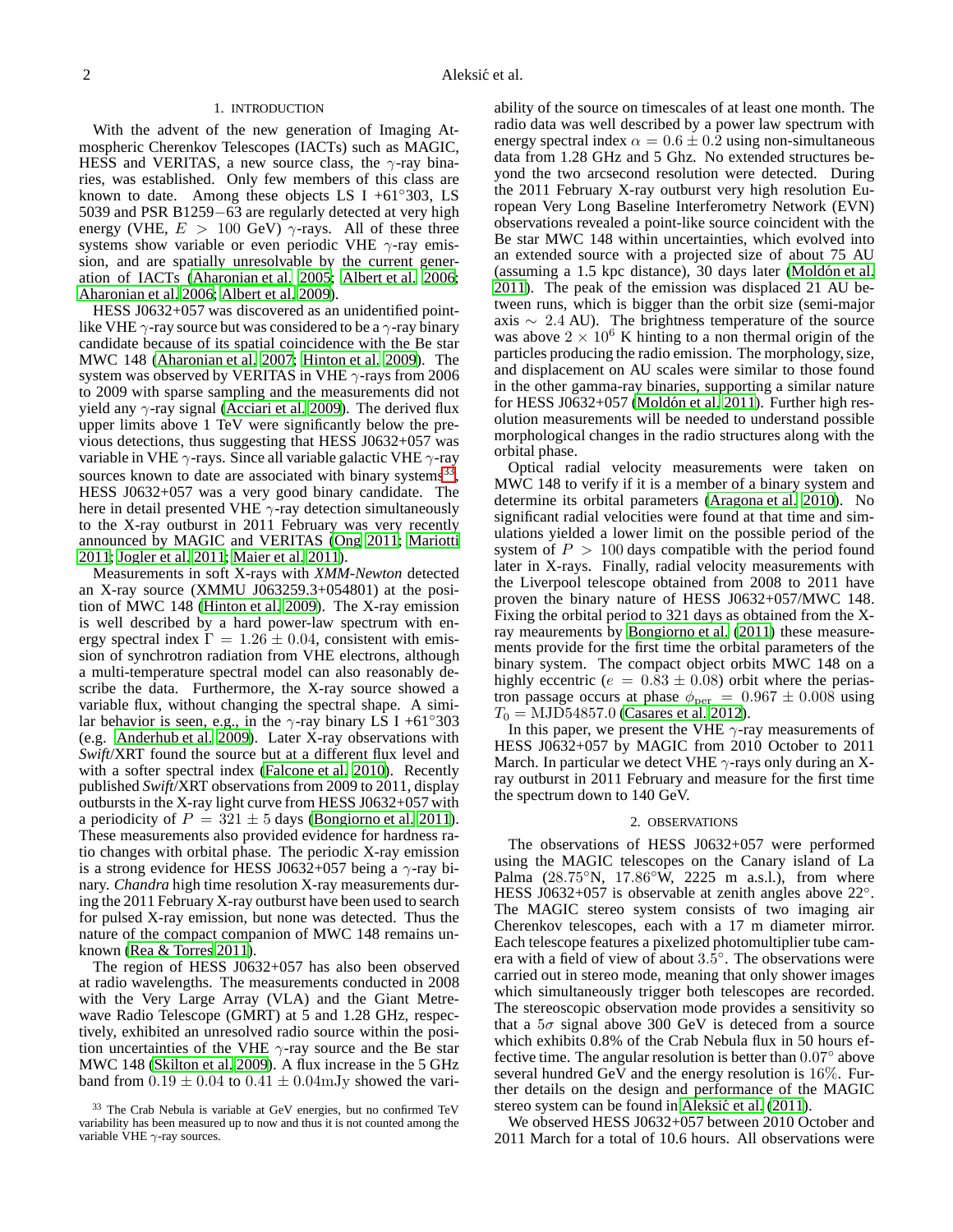carried out under moonlight conditions and at zenith angles from 22 to 50°. The source was observed for several nights in each month and each of these observation sets are seperated by about 20 days. This strategy maximizes the possibility to detect emission from HESS J0632+057 in case of a long orbital period and with the system being active only during a short period of its orbit i.e. one observation cycle. Due to bad weather no data were recorded in 2010 November and 2011 January.

#### 3. DATA ANALYSIS

The data analysis was performed with the standard MAGIC analysis and reconstruction software (MARS). Events that triggered both telescopes were recorded and further processed. The recorded shower images were calibrated, cleaned and used to calculate image parameters individually for each telescope. The energy of each event was then estimated using look-up tables generated by Monte Carlo (MC) simulated  $\gamma$ -ray events. In another step, further parameters, e.g. the height of the shower maximum and the impact parameter from each telescope, were calculated. The gamma/hadron classifications and reconstructions of the incoming direction of the primary particles were performed using the Random Forest (RF) method [\(Albert et al. 2008\)](#page-4-20). The RF calculates the probability for each event to be of hadronic origin and denotes this parameter as the hadronness of the event. The signal selection uses cuts in the hadronness and in the squared angular distance between the shower pointing direction and the source position  $(\theta^2)$ . The energy-dependent cut values were determined by optimizing them on a sample of events recorded from the Crab Nebula under the same zenith angle range and similar epochs to HESS J0632+057 data. For the energy spectrum and flux, the effective detector area was estimated by applying the same cuts used on the data sample to a sample of MC-simulated  $\gamma$ -rays. Finally, the spectrum was unfolded in energy, accounting for the energy resolution and possible energy reconstruction bias [\(Albert et al. 2007](#page-4-21)).

The cuts used for producing the  $\theta^2$ -plot for the detection were optimized on a Crab Nebula data sample to yield the best sensitivity and have a higher energy threshold compared to the cuts used to produce the spectrum. For the light curve and integral flux calculations we chose a conservative energy threshold of  $E_{\text{th}} = 200$  GeV, while the spectrum shows reconstructed signals down to 136 GeV. Note that the systematic uncertainties at the lowest energies dominate the total measurement uncertainties. Using a higher energy threshold, 200 GeV, guarantees smaller systematic uncertainties for the light curve and thus yields a better comparison to measurements from other instruments.

#### 4. RESULTS

We detect VHE  $\gamma$ -ray emission from the HESS J0632+057 data set recorded in 2011 February, at an orbital phase separation of  $\sim$ 0.3 after periastron, with a significance of 6.1 $\sigma$ in 5.6 hours (see Figure [1\)](#page-2-0). The VHE  $\gamma$ -ray source is not resolved by MAGIC and its extension must be smaller than the MAGIC point spread function, whose Gaussian sigma is  $0.09$  deg above 200 GeV. We obtain an integral flux of  $F(E\,{>}\,$  $200 \text{ GeV} = (8.8 \pm 1.7_{\text{stat}} \pm 2.1_{\text{syst}}) \times 10^{-12} \text{ cm}^{-2} \text{s}^{-1}$  which corresponds to about 4% of the Crab Nebula flux. Previously reported detections [\(Aharonian et al. 2007\)](#page-4-4) measured the flux only above 1 TeV but agree well within the statistical uncertainties of our measurements when their spectrum is extended to our lower energy threshold. Thus we conclude that dur-



<span id="page-2-0"></span>FIG. 1.— The squared angular distance between pointing direction of the shower and the source position ( $\theta^2$ -plot) for the position of HESS J0632+057 (points) and the simultaneous determined background regions (grey shaded histogram) for the entire 2011 February MAGIC data set. The significance is calculated according to [Li & Ma \(1983\)](#page-4-22).  $N_{on}$  is the number of events at the source position,  $N_{\text{off}}$  is the number of background events,  $N_{\text{ex}}$  is the number of excess events ( $N_{\text{ex}} = N_{\text{on}} - N_{\text{off}}$ ).

ing our observations, HESS J0632+057 exhibited similarly intense VHE emission to the previously detected active VHE  $\gamma$ -ray episodes [\(Aharonian et al. 2007](#page-4-4)).

The system was only detected in the 2011 February data during the X-ray outburst observed by *Swift*. No indication of significant emission was found in the data from 2010 October, 2010 December or 2011 March. We denote these three months as the *non-detection period* (NDP). The integration time in the individual months of the NDP is, however, relatively short compared to the 2011 February and we combine the NDP to have the highest possible sensitivity for a baseline VHE flux. We obtain a flux upper limit for the NDP of  $F(E > 200 \text{ GeV}) < 3.7 \times 10^{-12} \text{ cm}^{-2} \text{s}^{-1}$  at the 95% confidence level following the method suggested by [Rolke et al.](#page-4-23) [\(2005\)](#page-4-23). Our flux upper limit excludes a baseline emission down to the level of 1.7% of the Crab Nebula flux. No individual night during the quiescent  $\gamma$ -ray state shows any indication of a signal.

We show in Figure [2](#page-3-0) the obtained light curve above 200 GeV of HESS J0632+057 for the nightly averages. The VHE gamma-ray source exhibits variability timescales of about one month. Faster variability is possible but to detect it a denser sampling of the LC is needed. However, no short timescale (days) variability is observed during the period of  $\gamma$ -ray activity in 2011 February. Under the assumption that there is no short-time variability in the time period when no VHE  $\gamma$ -ray emission is detected we conclude that the system shows flux variations of at least a factor of two between its quiescent and active state and that the active state must last between 20 and 80 days in the VHE regime.

A correlation of the VHE  $\gamma$ -ray emission with the 2011 February X-ray outburst is suggestive but can not be proven statistically with our sparsely sampled light curve. More extensive observations in VHEs are needed for individual night correlation studies. Note that only in the time of high X-ray activity the system was detected by MAGIC. Whereas the Xray light curve shows a clear peak shape for the outburst, the VHE light curve during the  $\gamma$ -ray activity shows a constant flux and no variability. Whether this constant  $\gamma$ -ray flux is an artifact of the sparse sampling or a real characteristic of the outburst cannot be determined with these limited data. Note that a similar peak profile as in the X-ray outburst could be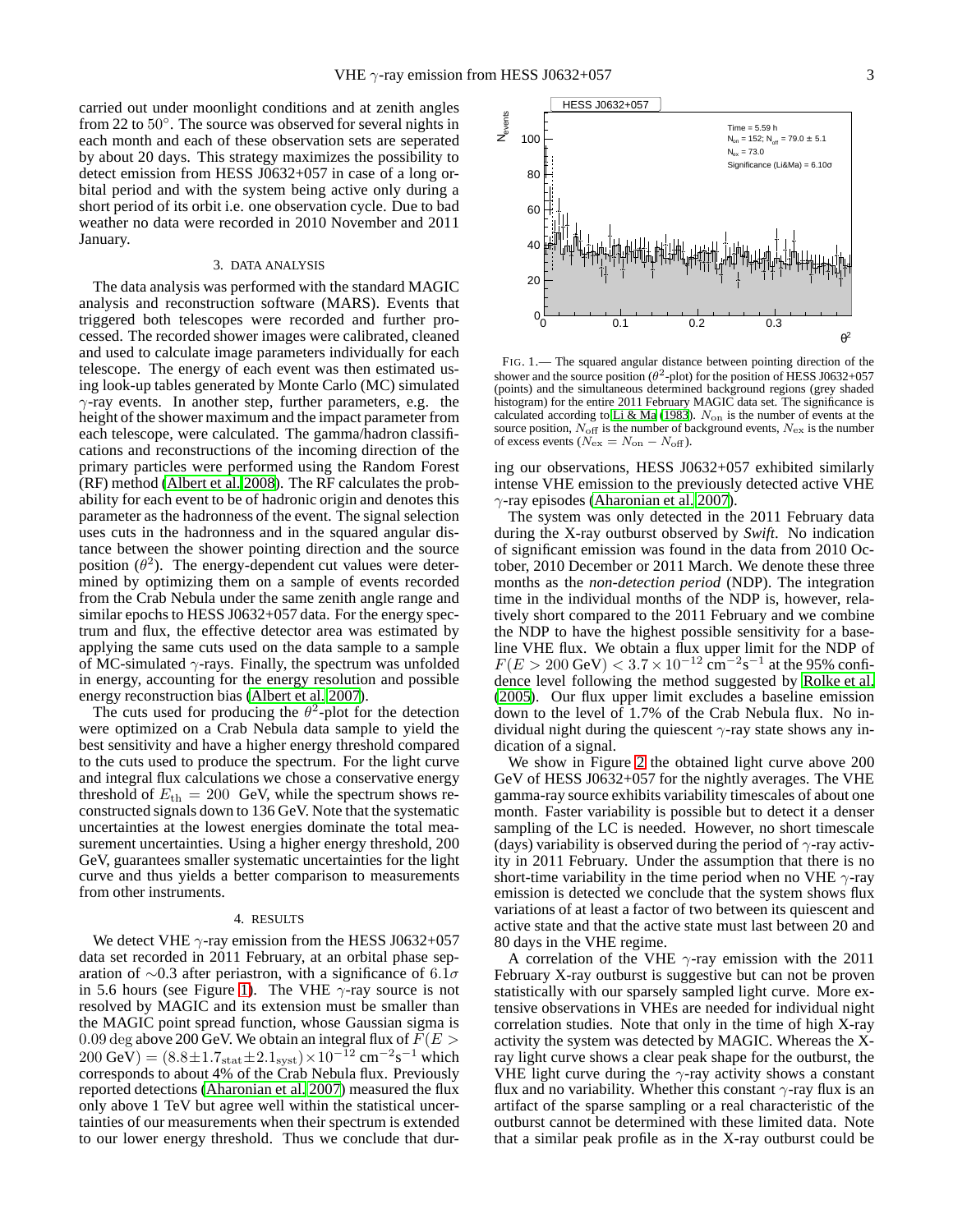

<span id="page-3-0"></span>FIG. 2.— The light curve of HESS J0632+057 above 200 GeV is shown in blue for the MAGIC observations (upper panel) and the *Swift*/XRT data between 2 and 10 keV (lower panel) during the same orbital cycle as the MAGIC data in black. Significant emission in VHE is found only in 2011 February for the duration of about one month contemporary to the X-ray outburst. No variability in VHEs is seen during the active state. All error bars show the one-sigma statistical uncertainties.



<span id="page-3-1"></span>FIG. 3.— Differential energy spectrum of HESS J0632+057 between 136 GeV and 4 TeV. The horizontal error bars represent the bin width whereas the vertical ones show the one-sigma statistical uncertainty. The spectrum is well described by the fitted simple power law with  $\Gamma = -2.6 \pm 0.3$  stat  $\pm$  $0.2<sub>syst</sub>$  shown as the black line. The dashed (blue) line is the spectrum obtained by H.E.S.S. between 2004 March and 2006 March, and is in good agreement with our measurement.

present in the VHE light curve.

We obtained a spectrum from the 2011 February data set and it is compatible with a simple power law (see Figure [3\)](#page-3-1) with photon spectral index  $2.6 \pm 0.3$ <sub>stat</sub>  $\pm 0.2$ <sub>syst</sub> and normalization  $(1.2 \pm 0.3<sub>stat</sub> \pm 0.2<sub>syst</sub>) \cdot 10^{-12} \text{TeV}^{-1} \text{ cm}^{-2} \text{ s}^{-1}$ . The measured photon index is in very good agreement with the one previously published by H.E.S.S. ( $\Gamma = 2.53 \pm 0.26$ <sub>stat</sub>  $\pm$  $0.2<sub>syst</sub>$ ), although their spectrum was obtained at energies above 400 GeV [\(Aharonian et al. 2007](#page-4-4)). No indication of a turnover is found in the newly opened energy range by MAGIC.

#### 5. DISCUSSION

The VHE gamma-ray data obtained during the periodic Xray outburst of HESS J0632+057 that took place during 2011 February suggests that the VHE light curve shows similar outbursts like the X-ray light curve. The detection of VHE  $\gamma$ -ray emission only during the X-ray outburst suggests a common origin although our data are too sparsely sampled to allow night to night correlation studies. The MAGIC detection of the source during the peak of the X-ray outburst yielded a similar flux level and energy spectrum as those obtained by HESS four years before [\(Aharonian et al. 2007\)](#page-4-4). Similar spectral shape and flux levels indicate that the same processes might be at work during the  $\gamma$ -ray active states. In case of a periodic modulation with a period of about 321 days, such a behavior would be expected.

For the first time we could measure the spectrum of HESS J0632+057 between 136 and 400 GeV, and find no evidence for a spectral break or a deviation from a simple power law. This is a common feature found in other binaries which exhibit outbursts (e.g. LS I +61 $\degree$ 303 [Albert et al. 2009](#page-4-3)). Thus the turnover in the spectrum must lie below the energy threshold of our observations. All currently known  $\gamma$ -ray binaries show their maximum emission in the high MeV to GeV energy range. This might be the case for HESS J0632+057 although it has not yet been detected by *Fermi*/LAT. The integration time required to detect HESS J0632+057 with *Fermi*/LAT will depend strongly on the source's duty cycle and the spectral properties at MeV to GeV energies.

In several recent publications the similarity between HESS J0632+057 and LS I +61◦303 was stressed based on their similar multiwavelength emission (e.g. [Hinton et al.](#page-4-5) [2009,](#page-4-5) [Skilton et al. 2009\)](#page-4-15). We note that there might be some differences in the VHE emission. LS I +61 $\degree$ 303 shows complex VHE behavior such as variability on timescales as short as one day (e.g. [Anderhub et al. 2009\)](#page-4-11), and different VHE  $\gamma$ -ray flux states [\(Acciari et al. 2011](#page-4-24); Aleksić et al. 2012). Revealing similar behavior in HESS J0632+057, requires higher sensitivity and better temporal sampled data than available to date and thus the degree of similarity between LS I +61 $\degree$ 303 and HESS J0632+057 might be smaller compared to the contemporary view. Interestingly, the orbital phase lag for the detected VHE  $\gamma$ -ray emission in HESS J0632+057 is quite close to that in LS I +61 $\degree$ 303, about 0.3 after periastron passage [\(Li et al. 2011](#page-4-26); [Casares et al. 2012\)](#page-4-18). Similar processes might produce both the X-ray and the VHE  $\gamma$ -ray radiation. However, different spatial- and time-scales of the emitter, given the wider and more eccentric orbit in HESS J0632+057, and different star-emitter-observer geometries (important in the leptonic scenario), make any direct comparison difficult. A proper characterization of the radiation and magnetic fields, and of possible adiabatic losses, is required. Said that, however, we can interpret our HESS J0632+057 data in the context of the X-ray data, as done for LS I +61°303 (see [Anderhub et al. 2009\)](#page-4-11).

In the case of LS I +61 $\degree$ 303, the X-ray/VHE emission was suggested to originate from a homogeneous leptonic emitter relatively close to the compact object under dominant IC losses. This scenario, already explored in [Hinton et al.](#page-4-5) [\(2009\)](#page-4-5), is supported by the similar fluxes in X-rays and VHE, which is hard to explain in the context of an homogeneous emitter producing  $\gamma$ -rays (and the X-ray emitting  $e^{\pm}$ -pairs) via proton-proton collisions. In the case of HESS J0632+057, however, the X-ray luminosity is slightly lower than the VHE